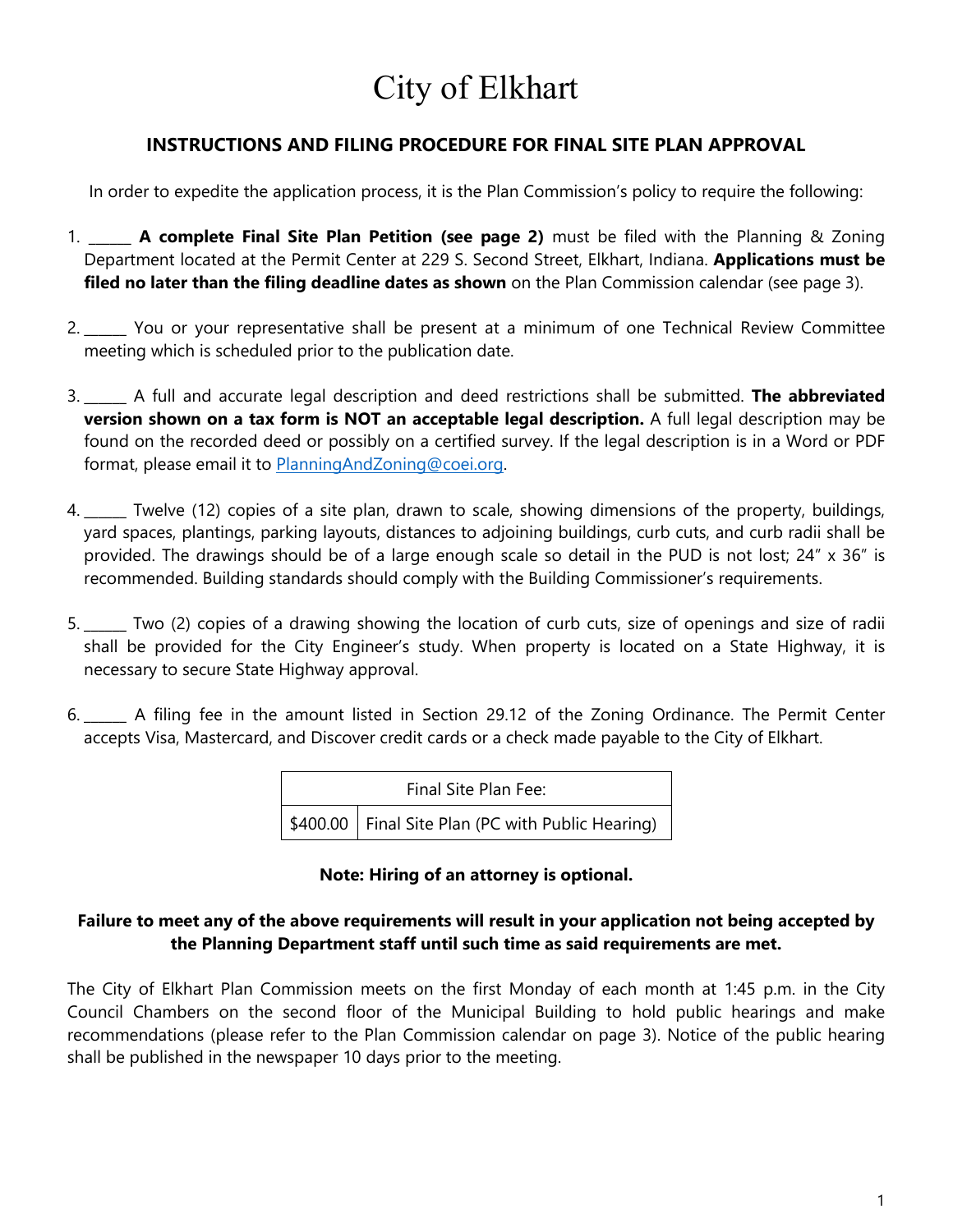| <b>PETITION #:</b> |  |  |  |  |  |
|--------------------|--|--|--|--|--|
|--------------------|--|--|--|--|--|

# **PETITION to the PLAN COMMISSION**

| PETITION TYPE: FINAL SITE PLAN                                                                                                                                                                                                                     |                                                                                                 |  |  |  |
|----------------------------------------------------------------------------------------------------------------------------------------------------------------------------------------------------------------------------------------------------|-------------------------------------------------------------------------------------------------|--|--|--|
|                                                                                                                                                                                                                                                    |                                                                                                 |  |  |  |
| Mailing Address: 1999 Mailing Address: 1999 Mailing Address: 1999 Mail 1999 Mail 1999 Mail 1999 Mail 1999 Mail                                                                                                                                     |                                                                                                 |  |  |  |
|                                                                                                                                                                                                                                                    |                                                                                                 |  |  |  |
| Contact Person: 1988 and 2008 and 2008 and 2008 and 2008 and 2008 and 2008 and 2008 and 2008 and 2008 and 2008                                                                                                                                     |                                                                                                 |  |  |  |
|                                                                                                                                                                                                                                                    |                                                                                                 |  |  |  |
|                                                                                                                                                                                                                                                    |                                                                                                 |  |  |  |
|                                                                                                                                                                                                                                                    |                                                                                                 |  |  |  |
|                                                                                                                                                                                                                                                    |                                                                                                 |  |  |  |
|                                                                                                                                                                                                                                                    |                                                                                                 |  |  |  |
| NOTE: The petitioner is the legal property owner of record, or a certified representative, and agrees the above information<br>is accurate. Failure to provide a legal signature or accurate information will make this application null and void. |                                                                                                 |  |  |  |
|                                                                                                                                                                                                                                                    |                                                                                                 |  |  |  |
|                                                                                                                                                                                                                                                    |                                                                                                 |  |  |  |
|                                                                                                                                                                                                                                                    |                                                                                                 |  |  |  |
|                                                                                                                                                                                                                                                    | <b>STAFF USE ONLY:</b>                                                                          |  |  |  |
| Staff Checklist for the applicant's submittal of a complete Petition to the Plan Commission docket:                                                                                                                                                |                                                                                                 |  |  |  |
| A completed Petition form signed by the legal owner of record.                                                                                                                                                                                     |                                                                                                 |  |  |  |
| If any person other than the legal owner or the legal owner's attorney files the appeal,                                                                                                                                                           |                                                                                                 |  |  |  |
| written and signed authorization from the property owner must be supplied.                                                                                                                                                                         |                                                                                                 |  |  |  |
| A full and accurate legal description of the property.                                                                                                                                                                                             |                                                                                                 |  |  |  |
|                                                                                                                                                                                                                                                    | One to scale drawing of the property, measuring 11" x 17" or smaller. If larger than 11" x 17", |  |  |  |
| 12 copies must be submitted.                                                                                                                                                                                                                       |                                                                                                 |  |  |  |
| One copy of the Appeal Letter signed in ink by the owner of the property. (Optional)                                                                                                                                                               |                                                                                                 |  |  |  |
| Any other information listed in the Instructions and Filing Procedure for this type of Petition.                                                                                                                                                   |                                                                                                 |  |  |  |
|                                                                                                                                                                                                                                                    |                                                                                                 |  |  |  |
|                                                                                                                                                                                                                                                    |                                                                                                 |  |  |  |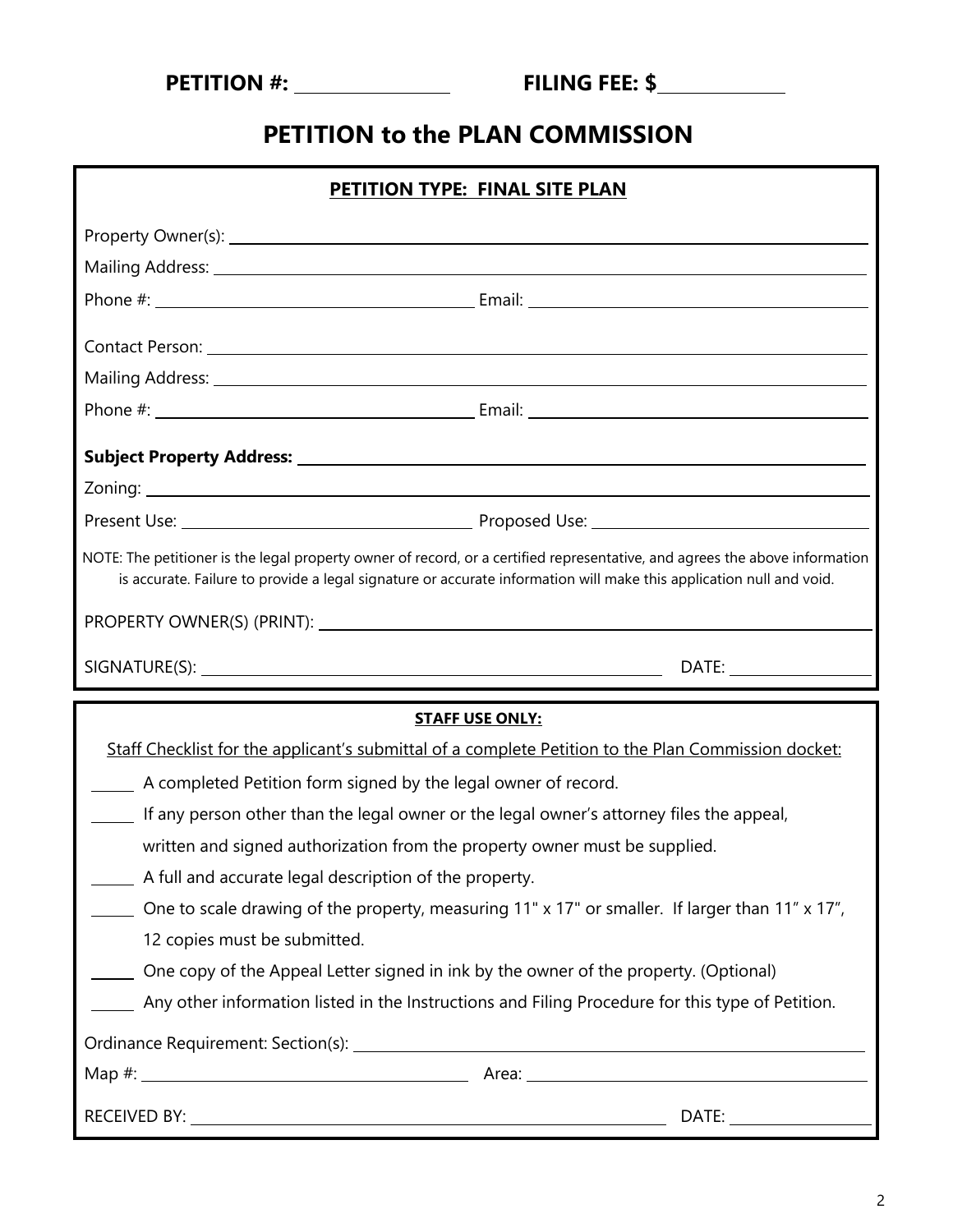## **2022 CITY OF ELKHART PLAN COMMISSION CALENDAR**

# **File by Date Meeting Date**

Friday, December 10, 2021 Monday, January 3, 2022 Friday, January 7, 2022 Monday, February 7, 2022 Friday, February 11, 2022 Monday, March 7, 2022 Friday, March 11, 2022 Monday, April 4, 2022 Friday, September 9, 2022 Monday, October 3, 2022 **Thursday, November 10, 2022** Monday, December 5, 2022

Friday, April 8, 2022 Monday, May 2, 2022 Friday, May 6, 2022 **Monday**, June 6, 2022 Friday, June 10, 2022 **Tuesday, July 5, 2022** Friday, July 8, 2022 **Monday, August 1, 2022** Friday, August 5, 2022 **Tuesday, September 6, 2022** Friday, October 7, 2022 Monday, November 7, 2022 Friday, December 9, 2022 **Tuesday, January 3, 2023**

All meetings are held in the Council Chambers, 2<sup>nd</sup> floor, City Municipal Building at 1:45 p.m., the 1<sup>st</sup> Monday of each month unless indicated in **bold**.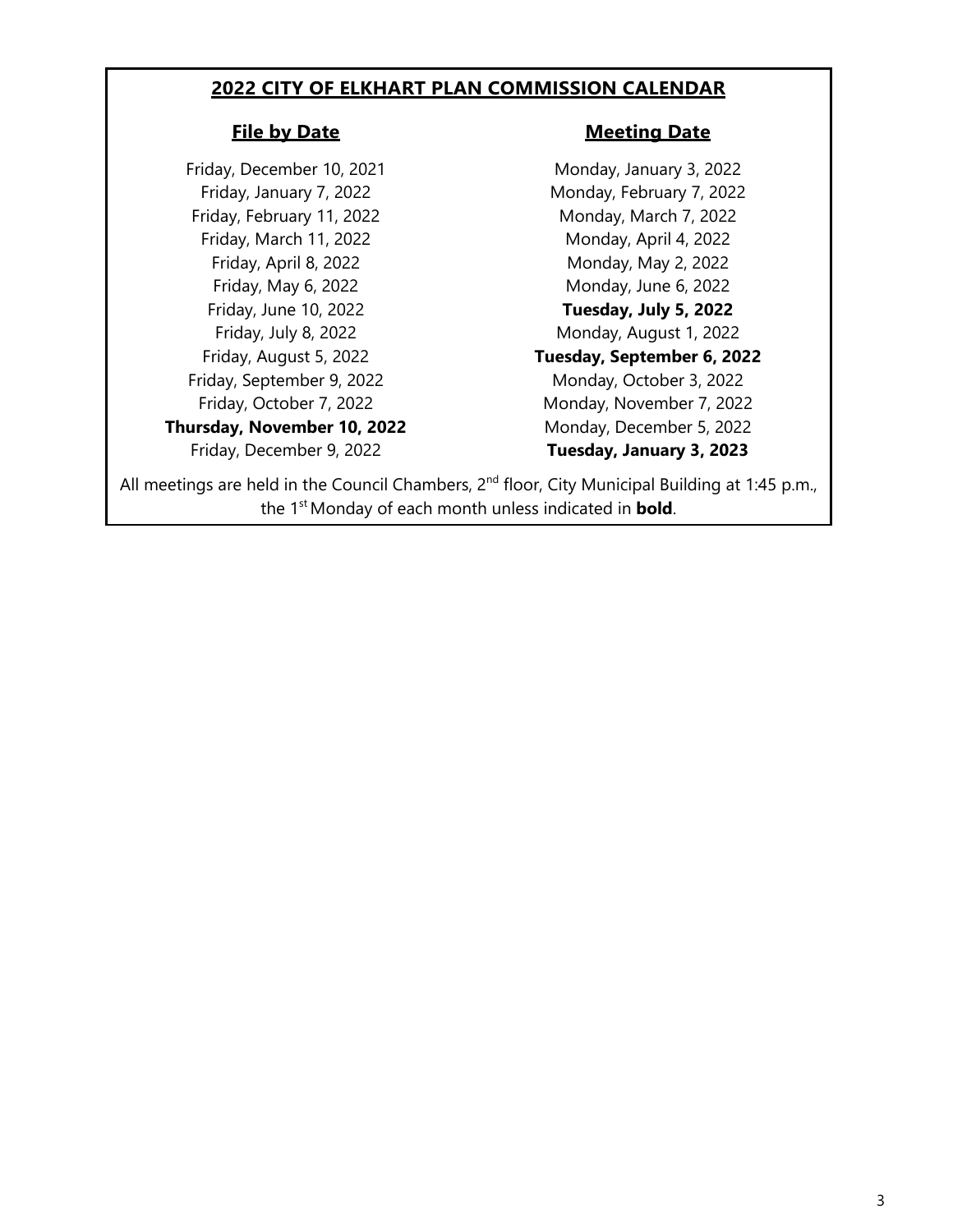# **City of Elkhart Zoning Ordinance**

# **SECTION 20 PUD, PLANNED UNIT DEVELOPMENT DISTRICT**

\_\_\_\_\_\_\_\_\_\_\_\_\_\_\_\_\_\_\_\_\_\_\_\_\_\_\_\_\_\_\_\_\_\_\_\_\_\_\_\_\_\_\_\_\_\_\_\_\_\_\_\_\_\_\_\_\_\_\_\_\_\_\_\_\_\_\_\_\_\_\_\_\_\_\_\_\_\_\_\_\_\_\_\_\_\_\_\_\_\_\_\_\_

#### **20.1 Purpose**

The Planned Unit Development (PUD) District is designed to encourage quality land development and site design without the use of typical zoning standards. The purpose of this Section is to improve and protect the public health, safety, and welfare by pursuing the following objectives.

- A. To ensure that future development which occurs is in accordance with the Comprehensive Plan.
- B. To encourage innovations in land development and redevelopment.
- C. To foster the safe, efficient, and economic use of the land, transportation, public facilities, and services.
- D. To facilitate the provision of adequate public services such as transportation, water, sewer, storm, drainage, electricity, and public parks.
- E. To avoid the inappropriate development of lands and provide for adequate drainage and reduction of flood damage.
- F. To encourage patterns of land use which decrease trip length of automobile travel and encourage trip consolidation.
- G. To minimize adverse environmental impacts of development.
- H. To improve the design, quality, and character of new development.
- I. To foster a more rational pattern of relationship between residential, business, and industrial uses.
- J. To protect existing neighborhoods from harmful encroachment by intrusive or disruptive development.

#### **20.2 Permitted Uses**

All permitted, special exception, and conditional uses enumerated in this ordinance are expressly permitted at the time the PUD is established.

#### **20.3 Requirements**

- A. Unified design. The tract of land submitted for PUD development must be developed as a single design entity even though it may be developed in phases or contain a wide variety of uses and activities otherwise not necessarily compatible with one another.
- B. Entire tract must be under single control. All land in the tract submitted as the PUD application must be under the control of the applicant. The narrative text that accompanies the preliminary plan must demonstrate that this control will be workable throughout the PUD development period.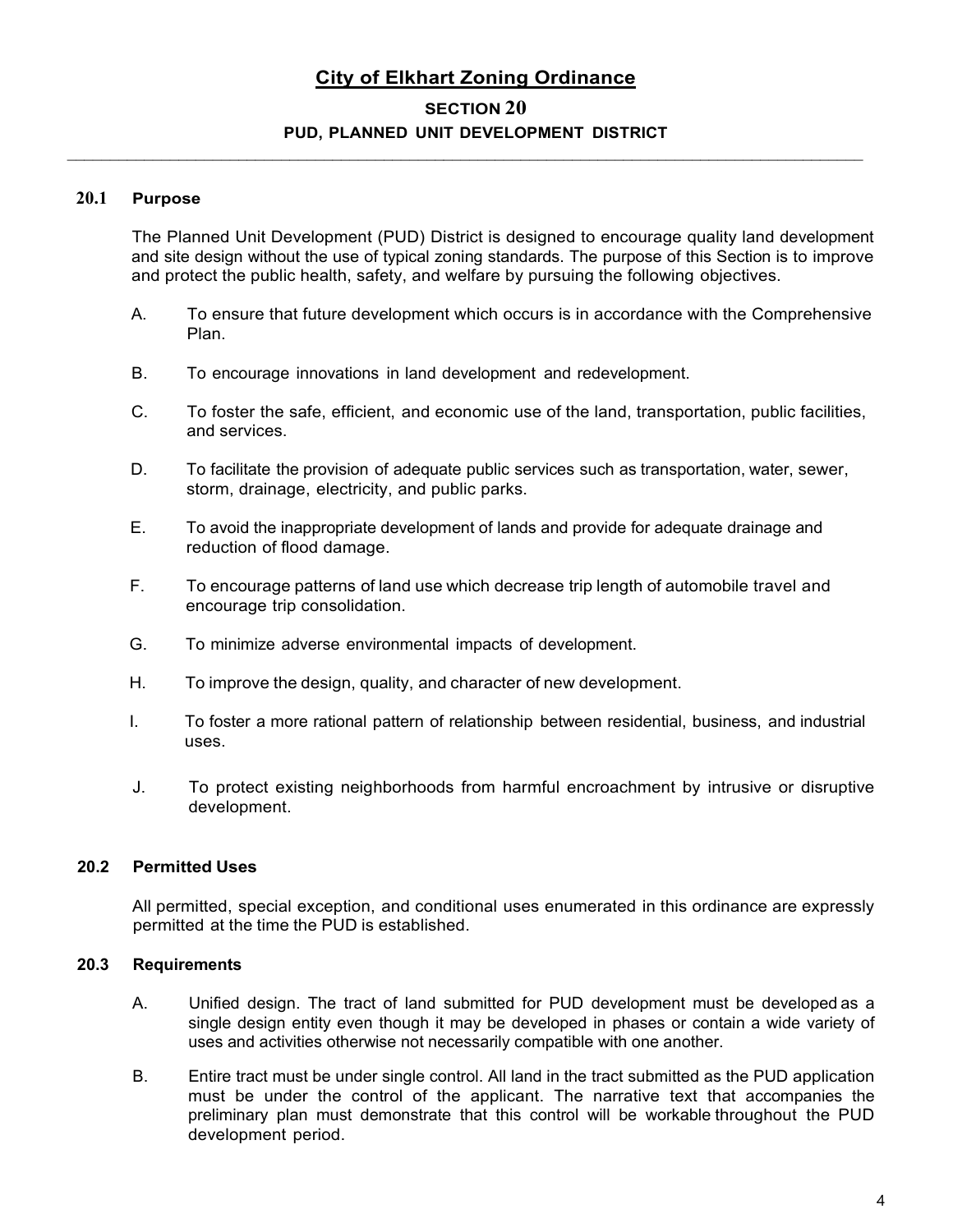C. Size requirements - two (2) acre minimum. (as amended per Ordinance No. 4462, January 13, 2000.)

#### **20.4 Submittal Requirements**

- A. Petitioner shall submit to the Planning and Zoning Office:
	- 1. A completed application for a PUD zone change;
	- 2. A preliminary site plan one (1) copy if eleven inches by seventeen inches (11" x 17") or smaller, otherwise fifteen (15) copies). See 20.4.B. and 20.4.C. below for specific submittal requirements for Conceptual or Standard PUDs; and
	- 3. Any written documentation describing the PUD, by the filing date specified bythe Plan Commission.
- B. Conceptual PUD
	- 1. General site plan, including but not limited to: property boundaries, existing natural features on or adjacent to the site, general street layout, proposeduses, individual parcels, setbacks and/or buffers from adjoining properties, and a general on-site drainage plan.
	- 2. Written documentation explaining the nature and purpose of the PUD and providing supplemental information for the site plan, including any restrictive covenants.
- C. Standard PUD
	- 1. A detailed site plan including:
		- a. Proposed dimensional layout to scale of any streets, buildings, building elevations (if available), open space, lots, parking areas, signage, on-site drainage, landscaping, and other elements basic to the development; and
		- b. Proposed locations, densities, and types of uses within the area of the development.
	- 2. Any written documentation providing supplemental information for the site plan, including any restrictive covenants.
- D. The Planning and Zoning Office may require submission of additional information deemed necessary for consideration of the PUD.

### **20.5 Plan Commission Action**

An application for a PUD shall be filed as a petition for an amendment to the zoning map of the City Zoning Ordinance. Following a public hearing, the Plan Commission shall pass the PUD application on to the Council with no recommendation or shall recommend denial, approval as submitted, or approval with modifications and/or conditions it may deem necessary. (as amended per Ordinance No. 4431 on July 23, 1999)

### **20.6 Council Action**

The PUD ordinance, site plan, and supporting written documentation, along with the Plan Commission recommendation, are forwarded to the City Council. Action by the Council shall be in accordance with Section 29.10(B), "Map Amendment" of the City Zoning Ordinance. If approved, with or without conditions, the PUD shall be implemented as follows: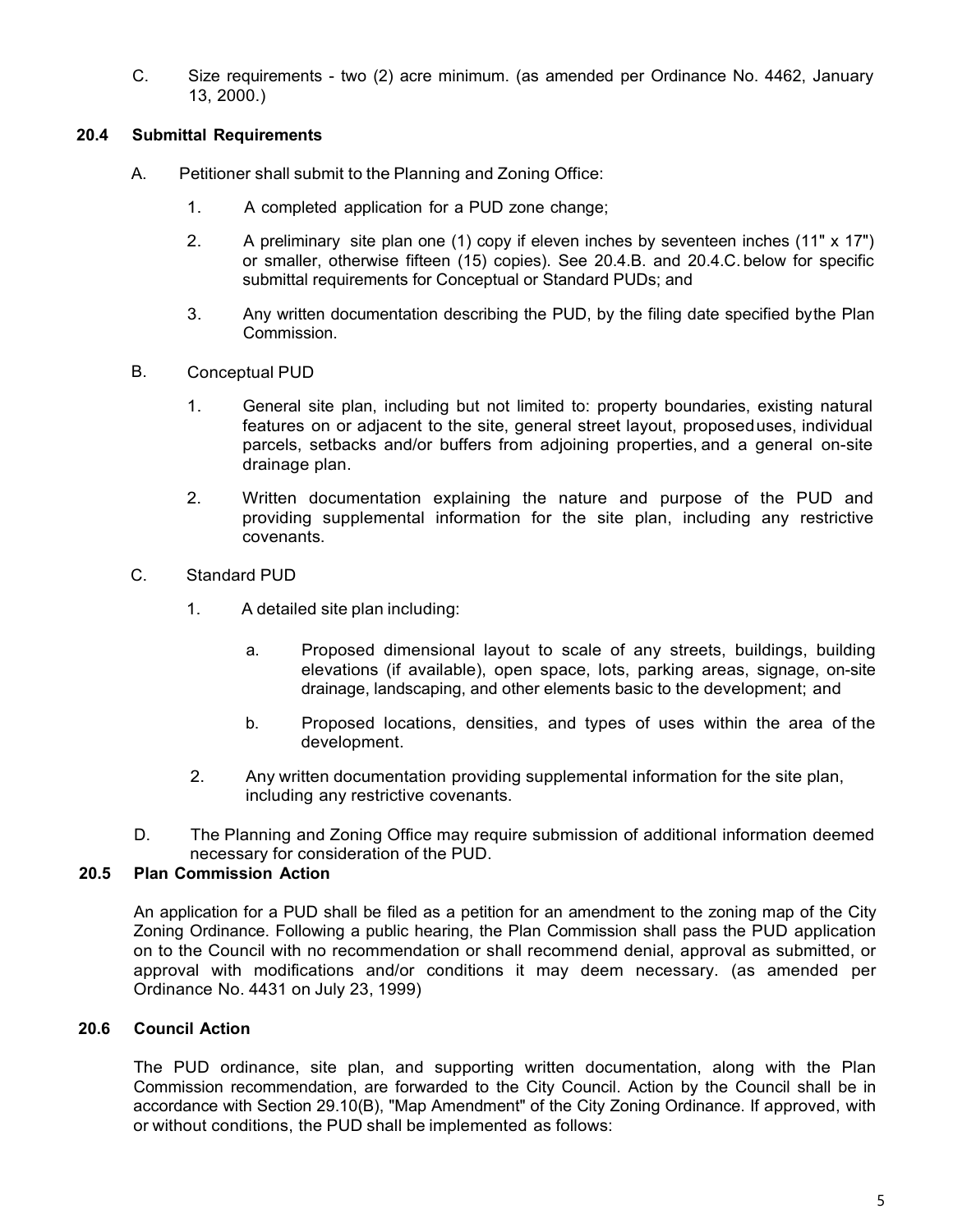- A. For a Standard PUD, implementation shall be in conformance with the final approved site plan, the written requirements listed in the adopted PUD ordinance, and all ordinances and regulations of the City not modified by the PUD.
- B. For a Conceptual PUD, implementation shall be in conformance with the proceduresoutlined under "Secondary Review" below.

#### **20.7 Secondary Review**

- A. All Conceptual PUDs approved by the City Council must submit a final site plan for the PUD or individual parcel site plans for multiple site PUD's to the Plan Commission for final approval within the time frame specified in the PUD ordinance.
- B. The Plan Commission shall conduct a public hearing on the final site plan and provide all required notification to interested parties. Following the hearing, the Commission may approve the site plan as submitted or with modifications and/or conditions as it deems necessary. In making its decision, the Plan Commission must take into consideration requirements or conditions specified in the original PUD ordinance.

#### **20.8 Issuance of Permits**

Permits and construction of the PUD or portion of the PUD shall be in compliance with the approved final site plan and all City ordinances and regulations not modified by the PUD.

#### **20.9 Revocation of Permits**

Failure to conform to the provisions of the PUD may result in a Stop Work Order being issued and shall require the developer to show just cause at a public hearing conducted by the Plan Commission why such permits issued for the PUD should not be revoked.

#### **20.10 Modifications to Approved Final Site Plans**

- A. Minor Modifications
	- 1. Modifications, such as minor relocation of a building, parking lot, or other site element, due to unforeseen site conditions, can be reviewed and approved by the Planning staff. An adverse decision by the Planning staff may be appealed to the Plan Commission as per 20.10. A.2. below.
	- 2. All other modifications, except those deemed major as defined in 20.10.B. below, shall be presented in writing to the Plan Commission. The Commission shall review and reject or approve the proposed changes without a public hearing.

#### B. Major Modifications

Proposed changes to an approved PUD final site plan which:

- 1. Change the land area of the PUD;
- 2. Change the density of use of the PUD;
- 3. Allow a use previously not permitted in the PUD; or
- 4. Constitute a change which, in the sole discretion of the Plan Commission, should be considered by the City Council as a new proposed development; shall be deemed a new application for approval of a Planned Unit Development and shall follow the procedures previously set forth in this Section.